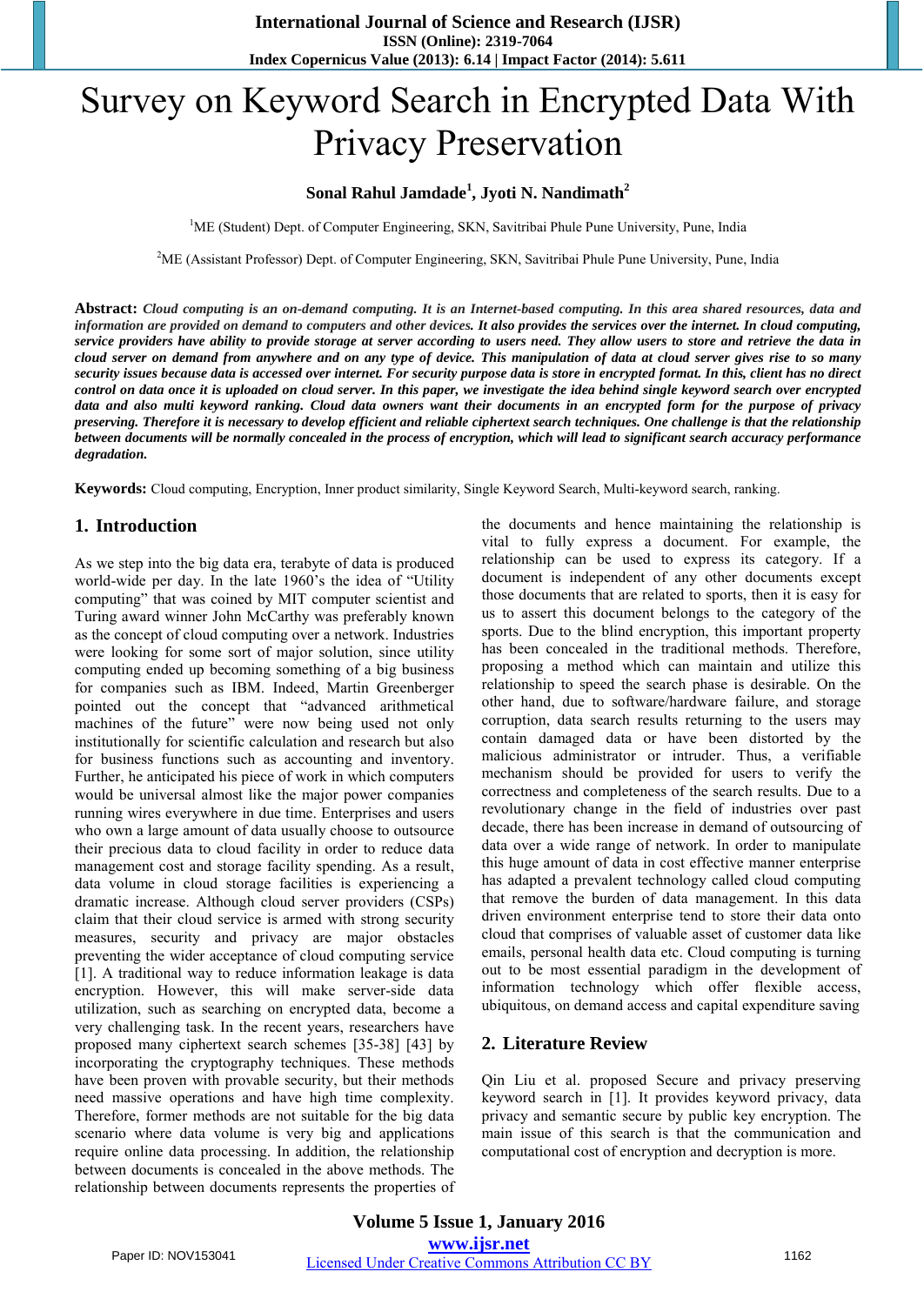## **International Journal of Science and Research (IJSR) ISSN (Online): 2319-7064 Index Copernicus Value (2013): 6.14 | Impact Factor (2014): 5.611**

Ming Li et al. proposed Authorized Private keyword Search (APKS) in [2]. It provides keyword privacy, Index and Query Privacy, Fine-grained Search Authorization and Revocation, Multi-dimensional Keyword Search, Scalability and Efficiency. This search method increases the search efficiency using attribute hierarchy but in practice all the attributes are not hierarchical.

Cong Wang et al in [3] proposed Secure and Efficient Ranked Keyword Search which solves processing overhead, data and keyword privacy, minimum communication and computation overhead. It is not useful for multiple keyword searches, Also there is a little bit of overhead in index building.

Kui Ren et al. [4] proposed Secured fuzzy keyword search with symmetric searchable encryption (SSE). It does not support fuzzy search with public key based searchable encryption, also it cannot perform multiple keywords semantic search. The updates for fuzzy searchable index are not efficiently performed.

Ming Li et al. [5] proposed Privacy assured searchable cloud Storage method. It is implemented using SSE, Scalar-Product-Preserving Encryption and Order-Preserving Symmetric Encryption. It supports the privacy and functional requirements. This scheme does not support public key based searchable encryption.

Wei Zhou et al. [6] proposed K-gram based fuzzy keyword Ranked Search. In this owner create k-gram fuzzy keyword index for files  $D$  and tuple  $\leq I$ ,  $D$  is uploaded to search server (SS) which is inserted to bloom filter for size controlling. The encrypted file D is uploaded to storage server. But the problem is that, the size of the k-gram based fuzzy keyword set depends on the jacquard coefficient value.

J. Baek et al. in [7] proposed Secure Channel Free Public Key Encryption with Keyword Search (SCF-PEKS) method. In this method cluster servers creates its own public and private key pair but this method suffers from outside attacker by KGA.

H. S. Rhee et al. [8] proposed Trapdoor in distinguishability Public-Key Encryption with Keyword Search (IND-PEKS). In this outsourcing is done as SCF-PEKS. It suffers from outside attacker using KGA and analyzing the frequency of occurrence of keyword trapdoor.

Peng Xu et al. [9] proposed Public-Key Encryption PEFKS with Fuzzy Keyword Search, in this user creates fuzzy keyword trapdoor Tw and exact keyword trapdoor Kw for W. User requests Tw to CS. Then CS checks Tw with fuzzy keyword index and sends superset of matching cipher texts by Fuzz Test algorithm that is executed by CS. The user process ExactTest algorithm for verifying ciphertexts with Kw and retrieve the encrypted files. The process of creating fuzzy keyword index and exact keyword index is difficult for large size database.

Ning et al. [10] proposed Privacy Preserving Multi Keyword Ranked Search (MRSE). It is useful for known cipher text model and background model over encrypted data. It provides low computation and communication overhead. The coordinate matching is selected for multi-keyword search. The drawback is that MRSE have small standard deviation which reduces the keyword privacy.

## **3. Proposed Work**

Cloud data owners prefer to outsource documents in an encrypted form for the purpose of privacy preserving. Therefore it is essential to develop efficient and reliable ciphertext search techniques. One challenge is that the relationship between documents will be normally concealed in the process of encryption, which will lead to significant search accuracy performance degradation. Also the volume of data in data centers has experienced a dramatic growth. This will make it even more challenging to design ciphertext search schemes that can provide efficient and reliable online information retrieval on large volume of encrypted data.

The next generation web called the Semantic Web will help the user to retrieve the useful data that is stored on the cloud in the form of ontology and make the data visible to the user which is hidden behind the cloud. The aim of the proposed ranking algorithm is to provide users the result set of relevant data.

A hierarchical clustering method is proposed to support more search semantics and also to meet the demand for fast cipher text search within a big data environment. The proposed hierarchical approach clusters the documents based on the minimum relevance threshold, and then partitions the resulting clusters into sub-clusters until the constraint on the maximum size of cluster is reached. In the search phase, this approach can reach a linear computational complexity against an exponential size increase of document collection. In order to verify the authenticity of search results, a structure called minimum hash sub-tree is designed. We extend this notion of semantic similarity to consider inherent relationships between concepts using ontologies. We propose ranking algorithm with multi keyword and ontology.

## **4. Architectural View**



A hierarchical clustering method is proposed to support more search semantics and also to meet the demand for fast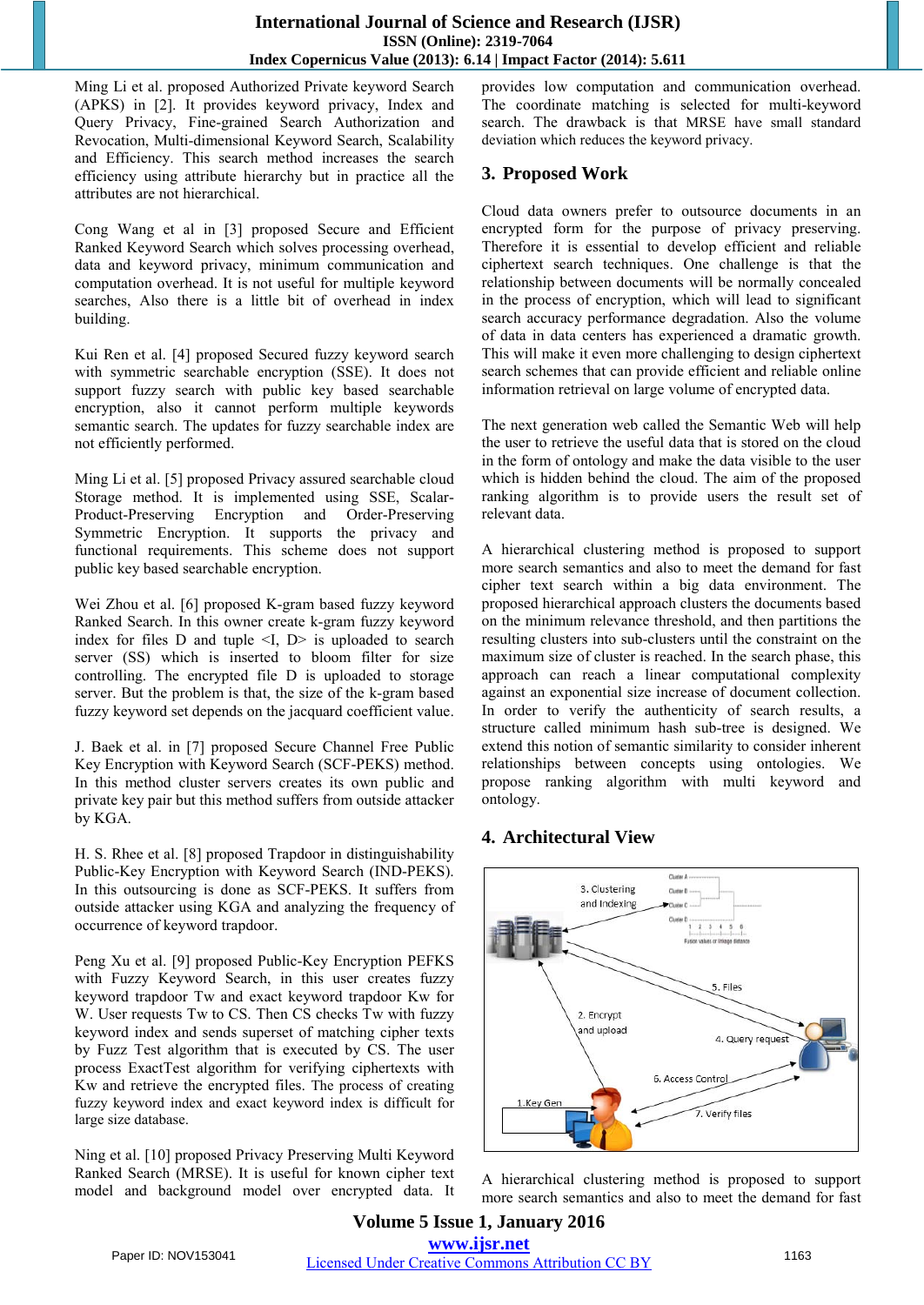#### **International Journal of Science and Research (IJSR) ISSN (Online): 2319-7064 Index Copernicus Value (2013): 6.14 | Impact Factor (2014): 5.611**

cipher text search within a big data environment. The proposed hierarchical approach clusters the documents based on the minimum relevance threshold, and then partitions the resulting clusters into sub-clusters until the constraint on the maximum size of cluster is reached. In the search phase, this approach can reach a linear computational complexity against an exponential size increase of document collection. In order to verify the authenticity of search results, a structure called minimum hash sub-tree is designed. We extend this notion of semantic similarity to consider inherent relationships between concepts using ontology's. We proposed ranking algorithm with multi keyword and ontology.

| Sr.            | Paper                                                                                                            | <b>Author</b>                                                           | <b>Technique</b>                                                                                                          | $10010$ $100010$<br><b>Advantage</b>                                                                                                     | <b>Disadvantage</b>                                                                                                          | <b>Result</b>                                                                                                                                                    |
|----------------|------------------------------------------------------------------------------------------------------------------|-------------------------------------------------------------------------|---------------------------------------------------------------------------------------------------------------------------|------------------------------------------------------------------------------------------------------------------------------------------|------------------------------------------------------------------------------------------------------------------------------|------------------------------------------------------------------------------------------------------------------------------------------------------------------|
| No.            |                                                                                                                  |                                                                         |                                                                                                                           |                                                                                                                                          |                                                                                                                              |                                                                                                                                                                  |
|                | Practical techniques<br>for searches on<br>encrypted data [11]                                                   | D. X. D. Song,<br>D. Wagner,<br>and A. Perrig,                          | cryptographic<br>schemes                                                                                                  | Single Keyword<br>Searchable<br>Encryption                                                                                               | high searching cost<br>due to the scanning<br>of the whole                                                                   | remote searching<br>on encrypted data using<br>an untrusted server                                                                                               |
| $\overline{2}$ | Enabling Secure and<br><b>Efficient Ranked</b><br>Keyword Search over<br><b>Outsourced Cloud Data</b><br>[12]    | C. Wang, N.<br>Cao, K. Ren,<br>and W. J. Lou                            | keyword search<br>and<br>concept based<br>search methods                                                                  | Order-preserving<br>techniques are<br>utilized to realize the<br>rank mechanism                                                          | Not efficient<br>relevance score<br>calculation method                                                                       | improve<br>the efficiency of ranked<br>keyword search<br>Algorithms                                                                                              |
| 3              | Privacy-preserving<br>multi-keyword text<br>search in the cloud<br>supporting similarity -<br>based ranking [13] | . Sun, B.<br>Wang, N. Cao,<br>M. Li, W. Lou,<br>Y. T. Hou, and<br>H. Li | a tree-based index<br>structure and<br>various adaption<br>methods<br>for <i>multi</i> -<br>dimensional (MD)<br>algorithm | Better search<br>efficiency                                                                                                              | At the stage of index<br>building process, the<br>relevance between<br>documents is ignored                                  | similarity-based ranking<br>for more accurate search<br>result<br>and a tree-based search<br>algorithm that achieves<br>better-than linear search<br>efficiency. |
| 4              | An Efficient Privacy-<br>Preserving Ranked<br>Keyword Search<br>Method <sup>[14]</sup>                           | R. X. Li, Z. Y.<br>Xu, W. S.<br>Kang, K. C.<br>Yow, and C. Z.<br>Xu     | Authentication<br>based document<br>retrieval                                                                             | This approach can<br>reach a linear<br>computational<br>complexity against<br>an exponential size<br>increase of document<br>collection. | Algorithm is<br>described only for<br>adding the files, but<br>not for how it work<br>after files are<br>updated for deleted | clusters the documents<br>based on the minimum<br>relevance threshold                                                                                            |
| 5              | Ranking Algorithm of<br>Web Documents using<br>Ontology[15]                                                      | Gurdeep Kaur,<br>Poonam<br>Nandal,                                      | Ranking algorithm<br>using ontology                                                                                       | computes the joint<br>probability of page<br>with respect to<br>ontology by<br>matching concepts                                         | Not provides any<br>kind of security or<br>privacy to documents                                                              | providing the relevant<br>result set to the users of<br>the internet according to<br>the query or keyword<br>specified                                           |

### **Table 1:** Survey Table

## **5. Conclusion**

This paper studies various techniques of searching in the encrypted cloud data storage. We have systematically presents the security and data utilization issues in the cloud storage related to all available searching techniques. Thus identified the main issues that are to be satisfied for secured data utilization are keyword privacy, Data privacy, Index privacy, Query Privacy, Fine-grained Search, Scalability, Efficiency, Result ranking, Index confidentiality, Query confidentiality, Query Unlinkability, semantic security and Trapdoor Unlinkability. Most of the searching techniques mainly focus on security and some on data utilization. The limitations of all the searching techniques are also discussed. By the above survey, security can be provided by Public-Key Encryption and effective data utilization by fuzzy keyword search. We believe that this survey will make the researchers to shape their problem in the area of data utilization in cloud storage.

## **References**

[1] Qin Liuy, Guojun Wangyz, and Jie Wuz,"Secure and privacy preserving keyword searching for cloud storage services", ELSEVIER Journal of Network and computer Applications, March 2011

- [2] Ming Li et al.," Authorized Private Keyword Search over Encrypted Data in Cloud Computing,IEEE proc. International conference on distributed computing systems,June 2011,pages 383-392
- [3] Cong Wang et al.,"Enabling Secure and Efficient Ranked Keyword Search over Outsourced Cloud Data", IEEE Transactions on parallel and distributed systems, vol. 23, no. 8, August 2012
- [4] Kui Ren et al., "Towards Secure and Effective Data utilization in Public Cloud", IEEE Transactions on Network, volume 26, Issue 6, November / December 2012
- [5] Ming Li et al.,"Toward Privacy-Assured and Searchable Cloud Data Storage Services", IEEE Transactions on Network, volume 27, Issue 4, July/August 2013
- [6] Wei Zhou et al., "K-Gram Based Fuzzy Keyword Search over Encrypted Cloud Computing "Journal of Software Engineering and Applications, Scientific Research , Issue 6, Volume 29-32,January2013
- [7] J. Baek et al., "Public key encryption with keyword search revisited", in ICCSA 2008, vol. 5072 of Lecture Notes in Computer Science, pp. 1249 - 1259, Perugia, Italy, 2008. Springer Berlin/Heidelberg.